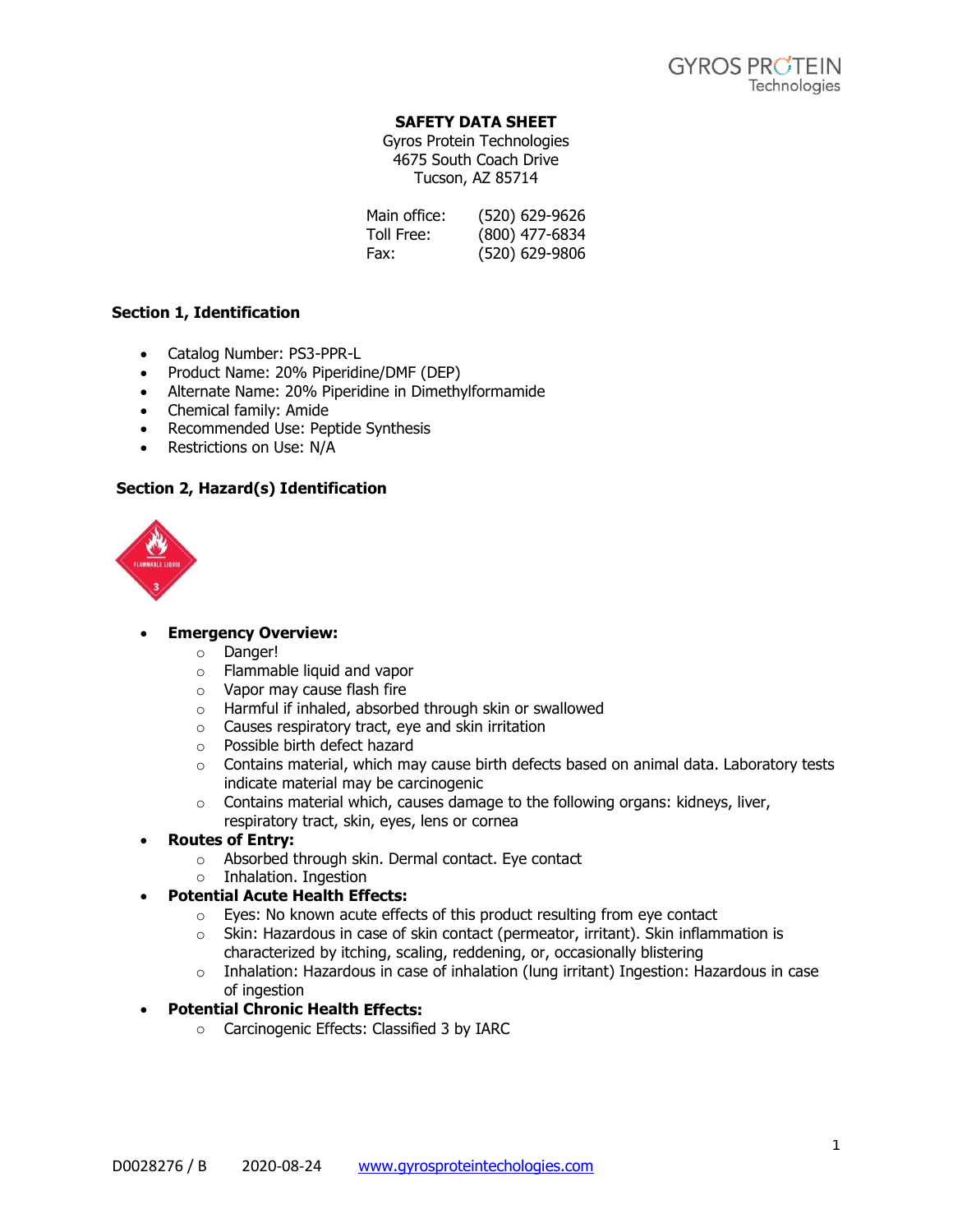#### **Section 3, Composition/information on Ingredients**

| Components        | CAS#          | % by Volume | <b>Chemical</b><br>Formula          | Molecular<br>Weight |
|-------------------|---------------|-------------|-------------------------------------|---------------------|
| Dimethylformamide | $68 - 12 - 2$ | 80%         | CHON(CH <sub>3</sub> ) <sub>2</sub> | 73.1 g/mol          |
| Piperidine        | 110-89-4      | 20%         | $C_5H_{10}NH$                       | 85.15 g/mol         |

#### **Section 4, First-Aid Measures**

- **Eye Contact**
	- $\circ$  Check for and remove any contact lenses. In case of contact, immediately flush eyes with plenty of water for at
	- o least 15 minutes Cold water may be used
	- $\circ$  Do not apply neutralizing agents
	- o Get medical attention immediately

#### • **Skin Contact**

- $\circ$  In case of contact, immediately flush skin with plenty of water for at least 15 minutes while removing contaminated clothing and shoes
- $\circ$  Cover the irritated skin with an emollient
- o Cold water may be used
- o Wash clothing before reuse. Thoroughly clean shoes before reuse
- o Get medical attention immediately
- **Inhalation**
	- $\circ$  If inhaled, move to fresh air. If not breathing, give artificial respiration
	- $\circ$  If breathing is difficult, give oxygen
	- o Get medical attention immediately
- **Ingestion**
	- $\circ$  If swallowed, do not induce vomiting unless directed to do so by medical personnel.
	- o Never give anything by mouth to an unconscious person.
	- $\circ$  Loosen tight clothing such as a collar, tie, belt or waistband.
	- o Get medical attention immediately.

#### **Section 5, Fire-Fighting Measures**

#### • **Suitable Extinguishing Media**

- o Water spray
- o Polyvalent foam
- o BC powder
- o Carbon dioxide
- **Unsuitable Extinguishing Media**
	- $\circ$  Solid water jet ineffective as extinguishing medium
- **Special Exposure**
	- o Gas/Vapor spreads at floor level: ignition hazard
- **Hazards**
	- o Gas/Vapor flammable with air within explosion limits
	- $\circ$  On heating: release of highly flammable gases/vapors dimethylamine
- **Instructions**
	- $\circ$  Cool tanks/drums with water spray
	- o Remove them into safety
	- o Dilute toxic gases with water spray
	- o Take account of toxic firefighting water
	- o Use firefighting water moderately and contain it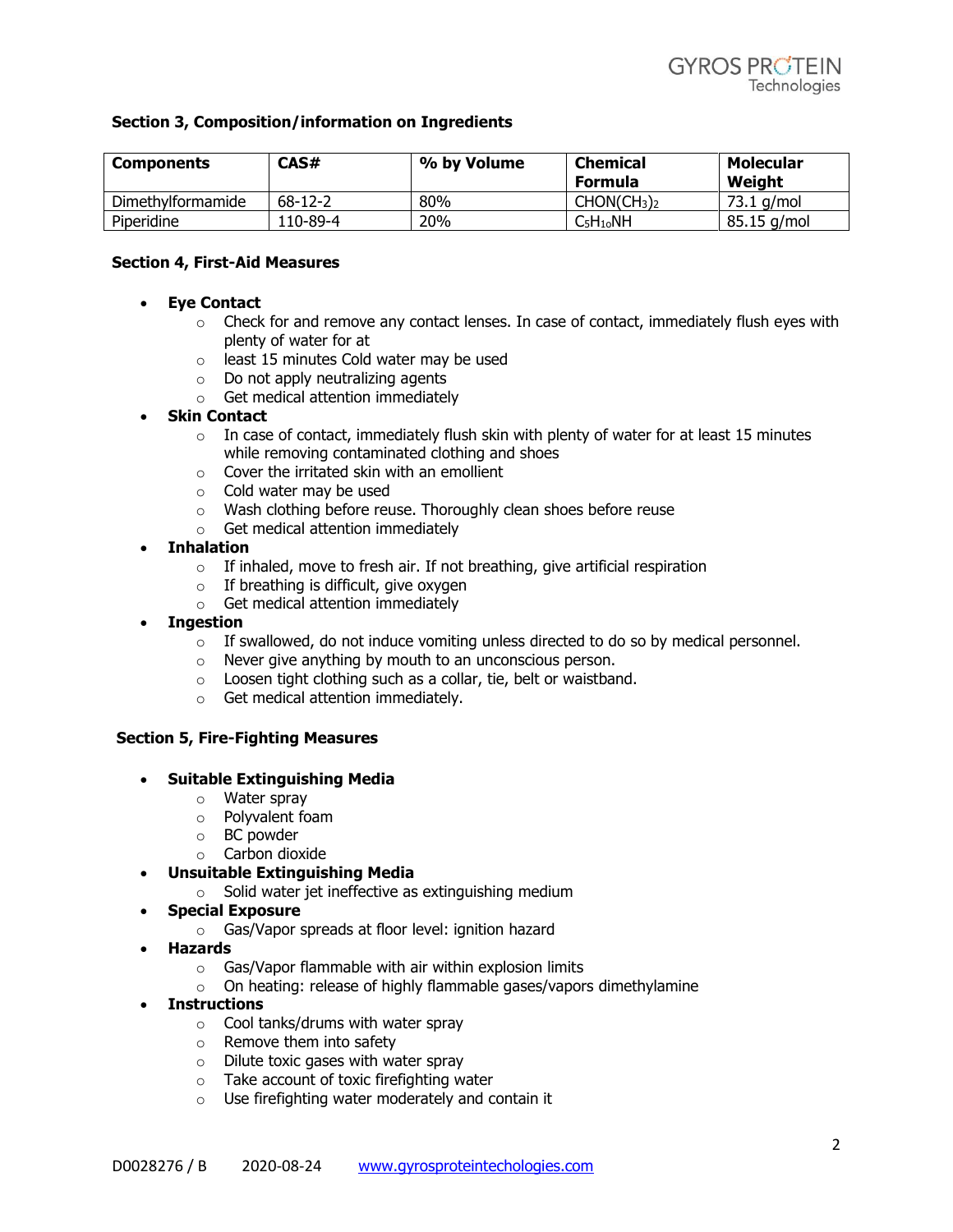# • **Special Protection Equipment for Firefighters**

- o Compressed air/oxygen apparatus
- o Gas-tight suit

# **Section 6, Accidental Release Measures**

- Small Spill and Leak
	- $\circ$  Dilute with water and mop up, or absorb with an inert dry material and place in an appropriate waste disposal container
- Large Spill and Leak
	- o Keep away from heat<br>
	o Keep away from sourc
	- Keep away from sources of ignition
	- o Stop leak if without risk
	- $\circ$  Absorb with DRY earth, sand or other non-combustible material. Do not get water inside container. Do not touch spilled material Use water spray to reduce vapors. Prevent entry into sewers, basements or confined areas; dike if needed
	- o Call for assistance on disposal
	- $\circ$  Be careful that the product is not present at a concentration level above TLV. Check TLV on the MSDS and with local authorities

# **Section 7, Handling and storage**

- **Handling:**
	- Use spark/explosion-proof appliances and lighting system
	- Keep away from heat, sparks and flame
	- Handle unclean empty containers as full ones
	- Do not discharge the waste into the drain
	- Remove contaminated clothing immediately
	- Avoid breathing vapors and spray mists
- **Storage:**
	- Keep container in a cool, well-ventilated area
- **Materials for packaging:**
	- Glass
- **Materials to Not Pack In:** Aluminum, iron, copper, synthetic material

# **Section 8, Exposure Controls/Personal Protection**

- **Recommended engineering controls:**
	- o Measure the concentration in the air regularly.
	- o Work under local exhaust/ventilation.

# • **Exposure Limits:**

- o Dimethyformamide
	- TLV-TQA: 10 ppm
	- TLV-STEL: -
	- $\blacksquare$  OES-LTEL: 30 mg/m<sup>3</sup>, 10 ppm
	- $\blacksquare$  OES-STEL: 30 mg/m<sup>3</sup>, 20 ppm
	- $\blacksquare$  MAK: 30 mg/m<sup>3</sup>, 10 ppm
	- $\blacksquare$  MAC-TGG 8h: 15 mg/m<sup>3</sup>
	- **•** VME-8h: VME: 30 mg/m<sup>3</sup>, 10 ppm
	- 15 min: GWBB: -
	- **•** 8h: GWK 15: 30 mg/m<sup>3</sup>, 10 ppm
	- Min: -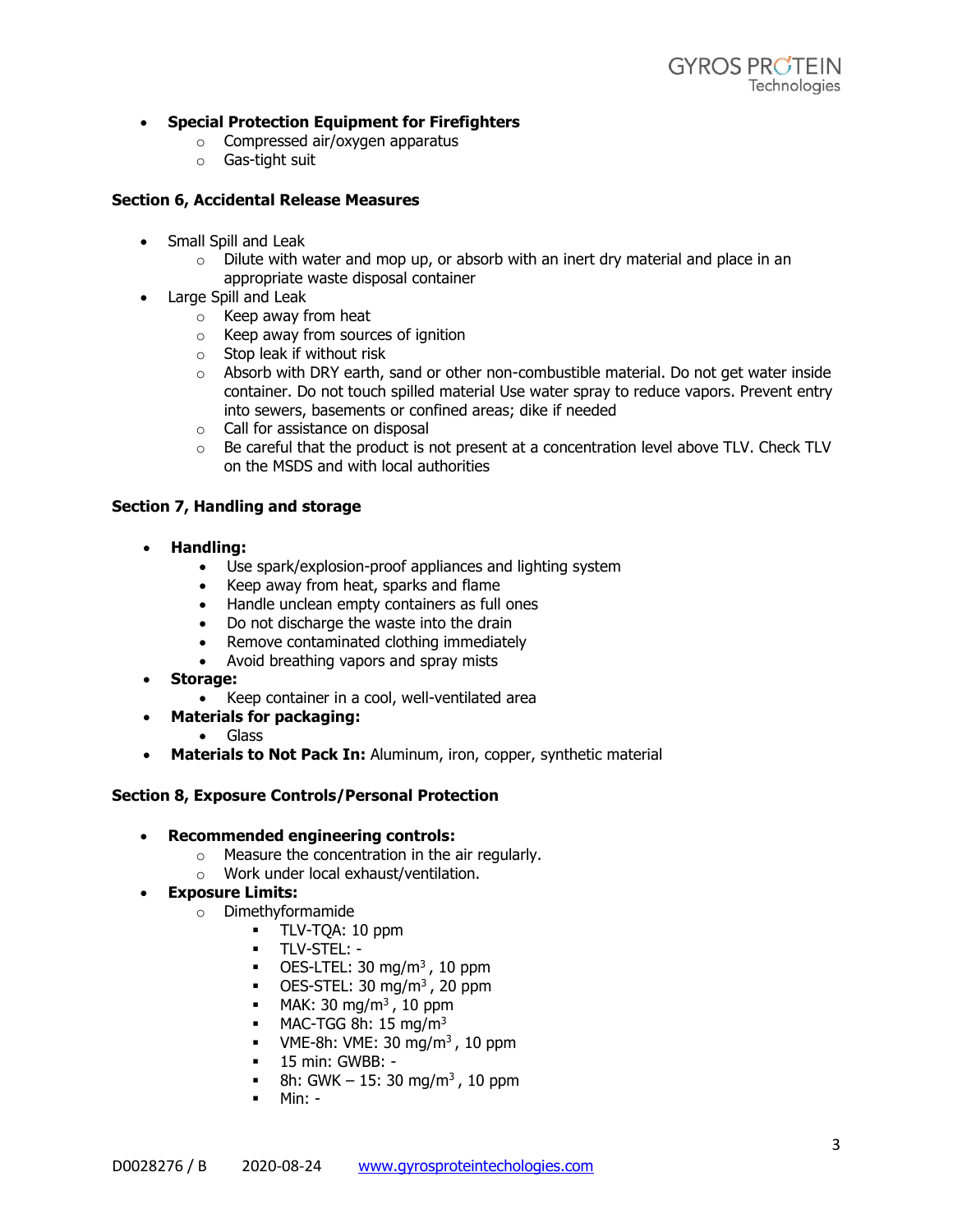- o Piperidine
	- $\blacksquare$  OES-LTEL: 3.5 mg/m<sup>3</sup>, 1 ppm
	- OES-STEL: -
	- **•** Personal Protection:
		- Eye Protection: Gloves
		- Skin Protection: Head/neck protection
		- Corrosion proof clothing
	- **•** Respiratory Protection:
		- Gas mask with filter type A
		- High vapor concentration: compressed air/oxygen apparatus

#### **Section 9, Physical and Chemical Properties**

| $\bullet$ | <b>Physical Appearance:</b> | Colorless Liquid                    |
|-----------|-----------------------------|-------------------------------------|
| $\bullet$ | Odor:                       | <b>Strong Odor</b>                  |
| $\bullet$ | Color:                      | <b>Colorless</b>                    |
| $\bullet$ | <b>Boiling Point:</b>       | >223°F, >106°C                      |
| $\bullet$ | <b>Melting Point:</b>       | 9°F, -13°C                          |
| $\bullet$ | Vapor Pressure (mmHg/70 F): | N.D.                                |
| $\bullet$ | Vapor Density (Air = $1$ ): | 2.94                                |
| $\bullet$ | <b>Specific Gravity:</b>    | 0.861                               |
| $\bullet$ | pH Value:                   | N.D.                                |
| $\bullet$ | <b>Flashpoint:</b>          | $20^{\circ}$ C                      |
| $\bullet$ | <b>Auto-Ignition Point:</b> | $>320^{\circ}$ C                    |
| $\bullet$ | <b>Explosion Limits:</b>    | N.D.                                |
| $\bullet$ | <b>Water Solubility:</b>    | Soluble                             |
| $\bullet$ | Soluble In:                 | Ethanol, ether, acetone, chloroform |
| $\bullet$ | Viscositv:                  | N.D.                                |

# **Section 10, Stability and Reactivity**

- **Stability**: Hygroscopic
- **Reactivity/Hazardous:** Violent to explosive reaction with many compounds e.g.: with (strong) oxidizers, with (some) halogens
- **On Heating:** release of highly flammable gases/vapors dimethylamine
- **On Heating/Burning:** Release of toxic and corrosive gases/vapors (nitrous vapors)
- **Conditions/Materials to Avoid:** Keep away from: heat sources, ignition sources, combustible materials, oxidizing agents, acids, metals, and halogens. Keep away from: aluminum, iron, copper, synthetic material

# **Section 11, Toxicological Information**

- **Acute toxicity:**
- **Dimethylformamide:**
	- o LD50 oral rat: 2800 mg/kg
	- o LD50 dermal rabbit: N.D. mg/kg
	- $\circ$  LC50 inhalation at: >5.9 mg/1L/4 h
	- o LC50 inhalation rat: N.D. ppm/4 h
- **Piperidine**
	- o LC50 inhalation rat: 1.5/3 mg/1L/4 h
	- o LD50 oral rat: 400 mg/kg
	- o LD50 dermal rabbit: 276 mg/kg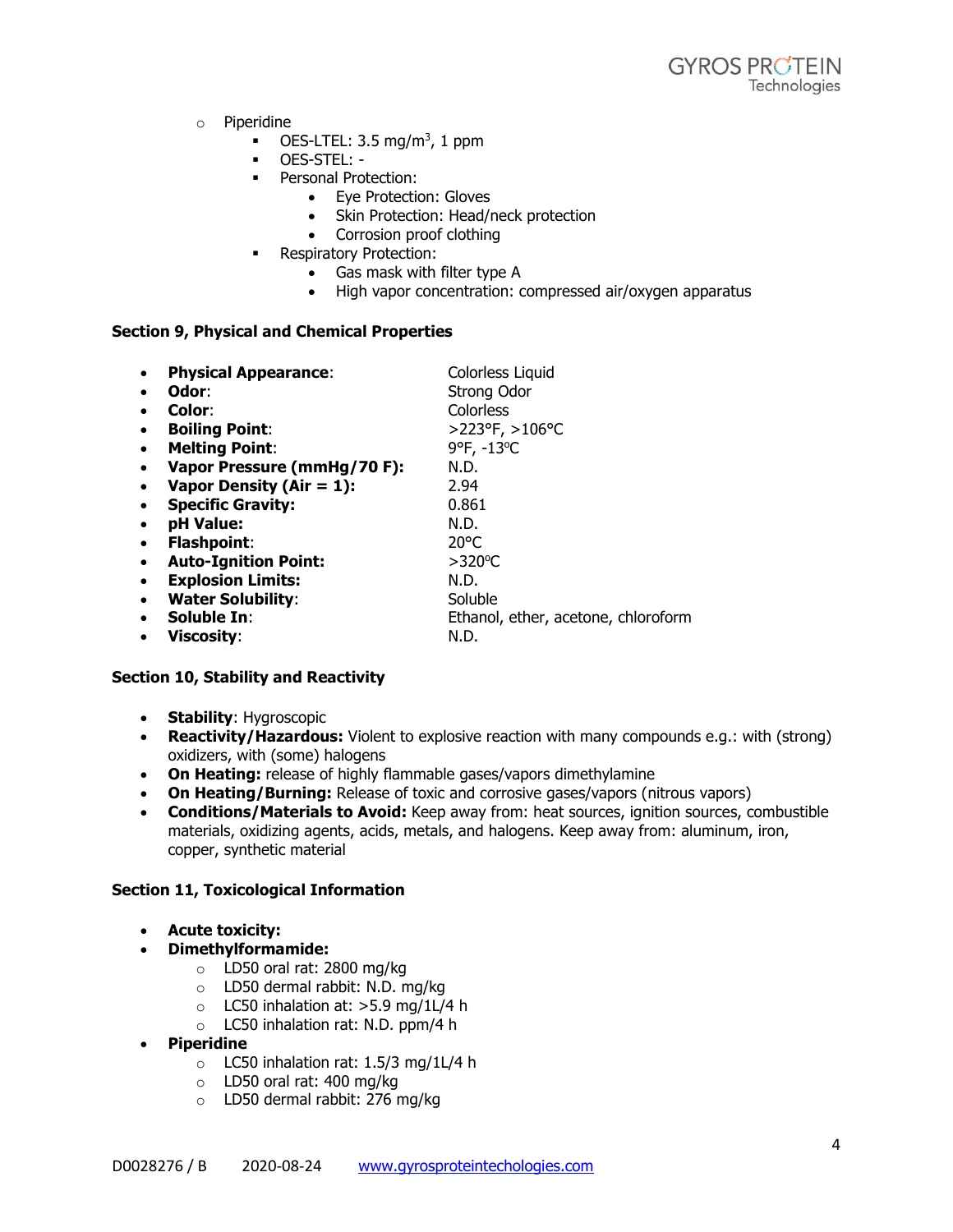$\circ$  LC50 inhalation rat: 2000/4000 ppm/4 h

#### • **Chronic Toxicity:**

- o EC repr. Cat: 2
- o Carcinogenicity (TLV): A4
- o Teratogenicity (MAK): B
- o IARC Classification: 2B

# • **Routes of Exposure:**

 $\circ$  Ingestion, inhalation, eyes and skin. Substance is absorbed through the skin

# • **Acute Effects/Symptoms:**

**EXECT Inhalation: After Inhalation: Dry/sore throat coughing, nausea** 

- **Exposure to High** ▪ **Concentrations: Dizziness** Headache Vomiting Corrosion of the upper respiratory tract Respiratory difficulties Risk of lung edema
- **After Ingestion:** Risk of aspiration pneumonia Burns to the gastric/intestinal mucosa Symptoms similar to those listed under inhalation
- **After Skin Contact:** Blisters Caustic burns/corrosion of the skin Destruction of tissue Symptoms similar to those listed under inhalation
- **After Eye Contact:** Corrosion of the eye tissue Visual disturbances
- **Chronic Effects:** Contains substance with uncertain carcinogenic properties Probably hazardous to the fetus

premature birth

- ▪ **Continuous/Repeated** Gastrointestinal complaints
- **Exposure/Contact:** Enlargement/affection of the liver Affection of the renal tissue Possible

# **Section 12, Ecological Information\***

• **BOD5 and COD:** N/A